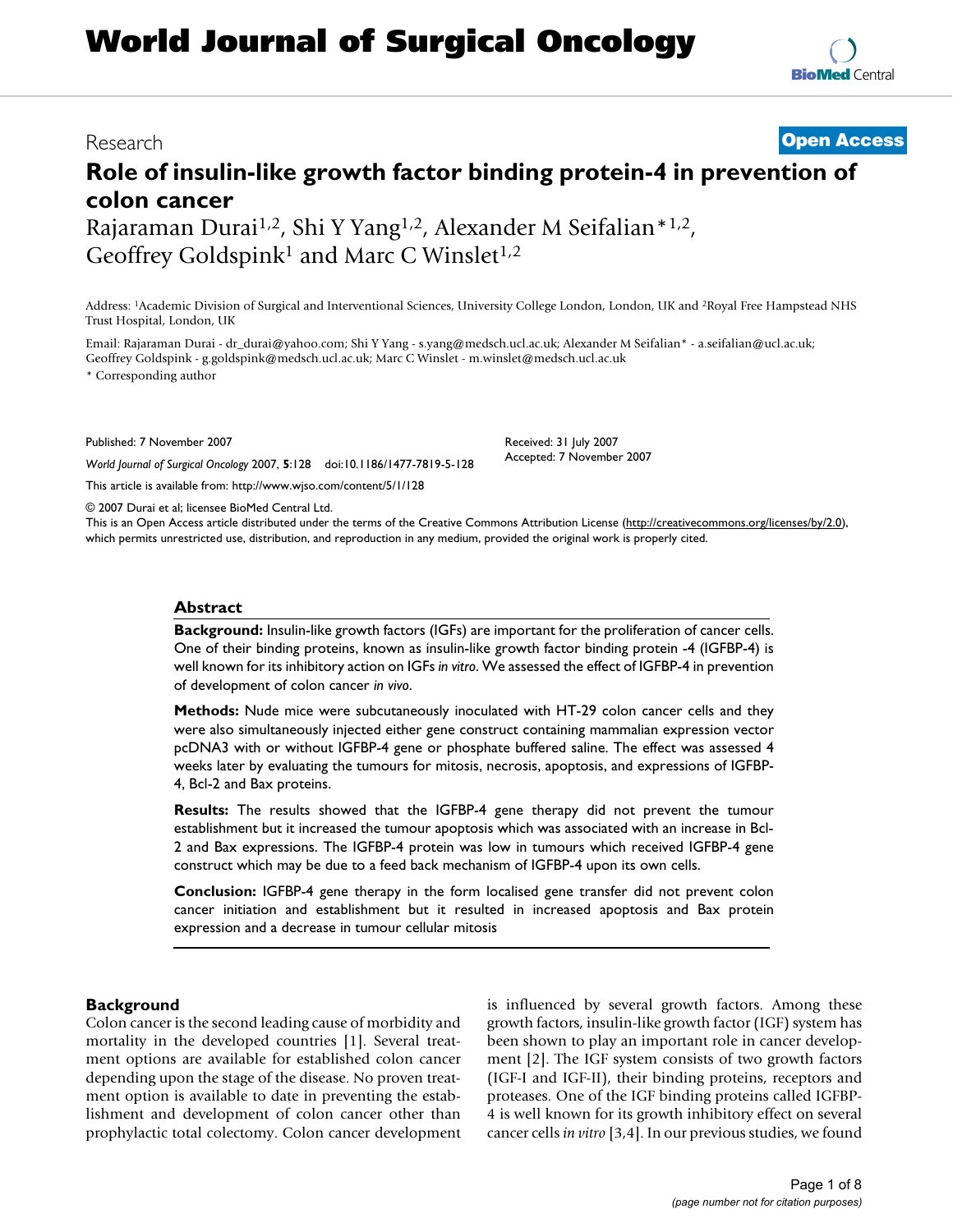that overexpression of IGFBP-4 on established subcutaneous cancer model can increase tumour apoptosis and decrease tumour cellular mitosis [5]. To explore the role of the IGFBP-4 in prevention of colon cancer establishment, we simultaneously administered gene construct containing IGFBP-4 cDNA at the same time when the subcutaneous cancer was induced in nude mice. The effect of IGFBP-4 on cancer initiation and development was then assessed by examining tumour volume, tumour histology, tumour cellular apoptosis and some proteins expression. In this paper we are presenting the results of our *in vivo* experiment.

### **Methods**

#### *Gene construct*

Mammalian expression vector pcDNA 3 (Invitrogen, Carlsbad, CA, USA) containing IGFBP-4 gene, which was inserted between *Kpn* I and *EcoR* I restriction enzyme sites downstream of cytomegalovirus promoter, and light chain myosin enhancer was used. Plasmid DNA preparation and purification was performed using the Endo Free Plasmid Maxi Kit (Qiagen, Crawley, UK) and IGFBP-4 insert and its reading frame were confirmed by sequencing (MWG, Ebersberg, Germany) prior to animal experiment.

#### *Colon cancer cell culture*

HT-29 human colon adenocarcinoma cells (European Collection of Cell Cultures, Porton Down, Dorset, UK) were cultured in 75 cm3 flasks with McCoy's 5A Medium (GIBCO, Paisley, UK) containing glutamine (2 mM), 10% foetal bovine serum and 1% Penicillin (5000 unit/ml) and streptomycin (5000 μg/ml) at 37°C in an atmosphere of 5%  $CO<sub>2</sub>$ . 10 flasks of such cells were used. After 48 hours, the medium was extracted, the cells were washed twice with 10 mls of phosphate buffered saline (PBS) and then cultured in 20 mls of fresh medium under standard conditions until they reach to 90% confluent. Cells were then washed with 10 mls of PBS twice before they were trypsinised, neutralised with bovine serum and centrifuged at 900 G for 5 minutes. A final concentration of 12 mls of cells  $(5 \times 10^6/\text{ml of} > 90\%$  viability as determined by Tryphan Blue) was obtained and 0.6 mls  $(3 \times 10^6/\text{ml})$ cells in PBS) was injected subcutaneously into the flank of each nude mouse.

#### *Animal model*

The experiment was conducted under a project licence, granted by the Home Office, UK, in accordance with the Animals (Scientific Procedures) Act 1986. 4–6 weeks old MF1 nu/nu male athymic mice were bought from Comparative Biology Unit, Royal Free and University College School, London, UK. The animals were randomly divided into three groups of 6 each. Group 1 received HT-29 cells alone in PBS (Control P), group 2 received a mixture of control plasmid and HT-29 cells (Control M) and group 3 received a mixture of HT-29 and gene construct containing IGFBP-4 cDNA (BP-4 group). Plasmids were used at 150 μg/animal in PBS and quantified prior to the animal experiment in UV spectrophotometer. The procedure was carried out under light enfluorane general anaesthesia and the cells/plasmid mixtures were injected into the flank subcutaneously with insulin syringes. The animals were kept in 4 per cage, each cage was separately marked and the animals in each cage were identified by ear punch. The experiment was terminated in 4 weeks after tumour induction. The tumour size was measured at two time points using a digital vernier caliper.

#### *Tumour volume*

Four weeks after inoculation with cancer cells, the animals were sacrificed by schedule 1 method and tumours were harvested. Tumour volume was measured and calculated by a method described previously i.e. (the shortest diameter)<sup>2</sup> × (the longest diameter) × 0.5 [6]. The tumour tissues were divided into four portions and stored in appropriate medium for future assessment.

#### *Tumour histology*

Paraffin sections were made from tumour samples which were fixed in 10% formalin. Haematoxylin and eosin (H&E) staining was carried out and the tumour sections were assessed for cell death and scored. Necrosis found in <1%, 1–20%, 21–40%, 41–60%, 61–80% and 81–100% of the region of interest were scored as 0, 1, 2, 3, 4 and 5 respectively [6,7]. Tumour proliferative activity was measured by counting the mitotic figures blindly in H&E stained tumour sections on 10 random high power fields (× 400) [8]. Mitotic figures in anaphase through early telophase were included in the counting.

#### *Assessment for apoptosis*

Tumour apoptosis was investigated by both Terminal deoxynucleotidyl transferase biotin-dUTP nick end labelling (TUNEL) assay and electron microscopy.

#### *TUNEL assay*

TUNEL assay was carried out with Apotag-red kit (Serologicals Corporation, Temecula, CA, USA) to assess apoptosis. Tumour sections were fixed in 5% formalin for 10 minutes at room temperature and washed in PBS twice for 5 minutes per each wash. The manufacturer's protocol was then followed for the remaining step.

#### *Electron microscopy*

Transmission electron microscopy was performed to assess the ultra structure of the cancer cells to confirm and correlate the apoptosis with those of the TUNEL assay findings. Ultra thin sections (60–90 nm) were cut with a diamond knife and stained with uranyl acetate and lead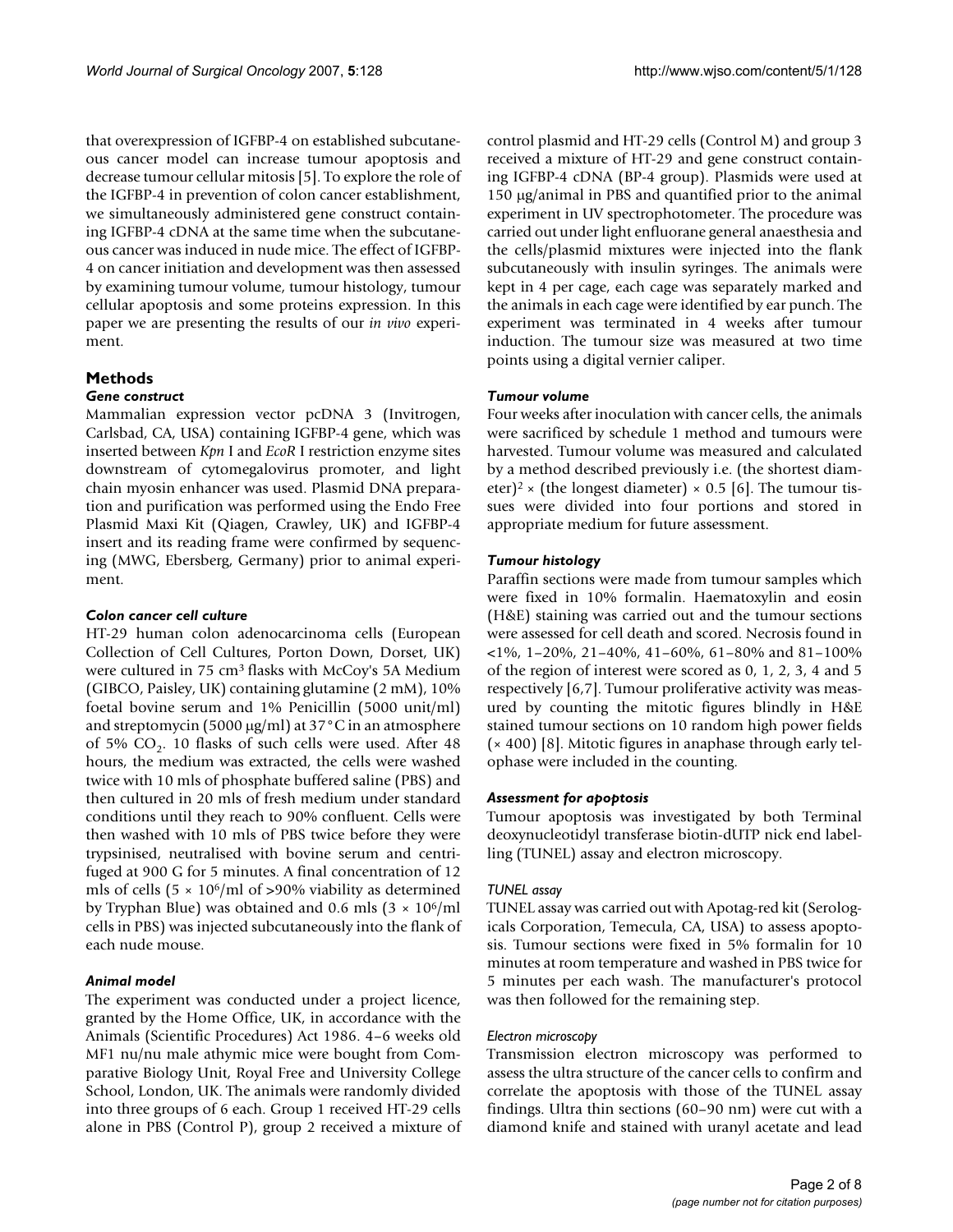citrate for examination. The tumour sections were viewed and ultra structures of cancer cell were photographed using a Philips CM120 transmission electron microscope.

#### *Assessment of IGFBP-4 by Western immunoblot*

The frozen tumour tissues were powdered in liquid nitrogen and the cells were lysed in reporter lysis buffer (Promega, USA). Total proteins were quantified by modified Lowry protein assay (Pierce Biotechnology, Rockford, IL, USA). 50 μg of total protein from each tumour sample in 10 μl of PBS were mixed with an equal volume of laemmi (2× Sigma-Aldrich, Gillingham, UK) sample buffer. The samples were then denatured by heating in a water bath at 95°C for 5 minutes. Sodium dodecyl sulphate – polyacrylamide gel electrophoresis was used to separate the proteins, which was then electro blotted on to polyvinylidene fluoride (PVDF) membrane (Bio-Rad Lab, Hercules, CA, USA). The membrane was then blocked with 5% milk (Marvel semi skimmed milk powder, UK) for 30 minutes. The membrane was incubated with rabbit anti-IGFBP-4 polyclonal antibody (Santa-Cruz Biotechnology, Santa Cruz, CA, USA) at 1/200 dilution followed by incubation with Horse radish peroxidase (HRP) secondary antibody conjugate (Dako, Ely, UK) at 1/2000 dilution. The membrane was illuminated with Super Signal West Dura Extended Duration Substrate (Pierce, USA) and exposed to X-ray film for 10 seconds (Fuji, Japan). The Xray was scanned and the density of the protein bands were analysed with Bio-rad densitometry software (Molecular Analyst, Windows software for Bio-rad's image analysis system version 1.5, USA).

#### *Assessment of Bax and Bcl-2 expressions by Western blot*

The procedure for Western blot is the same as for the IGFBP-4. Rabbit anti-mouse Bcl-2 polyclonal antibody (Santa-Cruz Biotechnology, Santa Cruz, CA, USA) or rabbit anti-mouse Bax polyclonal antibody (Santa-Cruz Biotechnology, USA) both at 1/200 dilution were used, followed by incubation with secondary antibody conjugate with horse radish peroxidase (HRP) (Dako, Ely, UK) at 1/2000 dilution.

#### *Statistics*

One way ANOVA with Dunnett post hoc test (Graph pad, Prism version 4 2004 edition, USA) was used for statistical calculations and P <0.05 was considered as significant.

#### **Results**

#### *Tumour establishment, volume and weight*

All animals developed subcutaneous tumours. There was no local or distant spread of cancer. Both tumour weight and volume showed a reduction in animals which received plasmid treatment although there was no statistical difference in the final tumour weight (grams) (1.70  $\pm$  $0.17$  vs  $0.98 \pm 0.16$  vs  $1.19 \pm 0.25$ ; Control P vs Control M

vs BP-4;  $P = 0.06$ ) (figure 1a) or tumour volume (mm<sup>3</sup>)  $(2060.25 \pm 379.62 \text{ vs } 829.99 \pm 194.81 \text{ vs } 1007.71 \pm 194.81 \text{ vs } 1007.71 \pm 194.81 \text{ vs } 1007.71 \pm 194.81 \text{ vs } 1007.71 \pm 194.81 \text{ vs } 1007.71 \pm 194.81 \text{ vs } 1007.71 \pm 194.81 \text{ vs } 1007.71 \pm 194.81 \text{ vs } 1007.71 \pm 194.81 \text{ vs }$ 246.67; Control P vs Control M vs BP-4;  $P = 0.69$ ) (figure 1b) between Control and BP-4 group.

#### *Tumour histology*

There was an attempted glandular formation with areas of cell death. The mean area of cell death was significantly higher in BP-4 group tumours than the other two control group tumours  $(2.20 \pm 0.22 \text{ vs } 1.76 \pm 0.23 \text{ vs } 0.66 \pm 0.14)$ , BP-4 vs Control M vs Control P,  $P = 0.0007$ ). Figures 2a, b and 2c show the representative photomicrographs of tumours after H&E staining in each group and figure 2d shows the cell death score. The average numbers of mitotic figures per field were lower in BP-4 group tumours than the control group tumours (2.03  $\pm$  0.53 vs 3.13  $\pm$ 0.99 vs  $7.00 \pm 1.72$ , BP-4 vs Control M vs Control P, P = 0.03) (figure 2e).

#### *Tumour apoptosis*

TUNEL assay demonstrated higher numbers of apoptotic cells in tumours of the BP-4 group than the control groups (figure 3). Apoptotic index is plotted in figure 3d. It showed that IGFBP-4 gene therapy treatment resulted in



#### Figure 1

Showing final weight (a) and tumour volumes on week 1 and 4 after tumour induction (b) of tumours of BP-4 treated, control M and control P groups. There was no statistical difference between control M and BP-4 treated tumours. Values are expressed as mean ± SEM.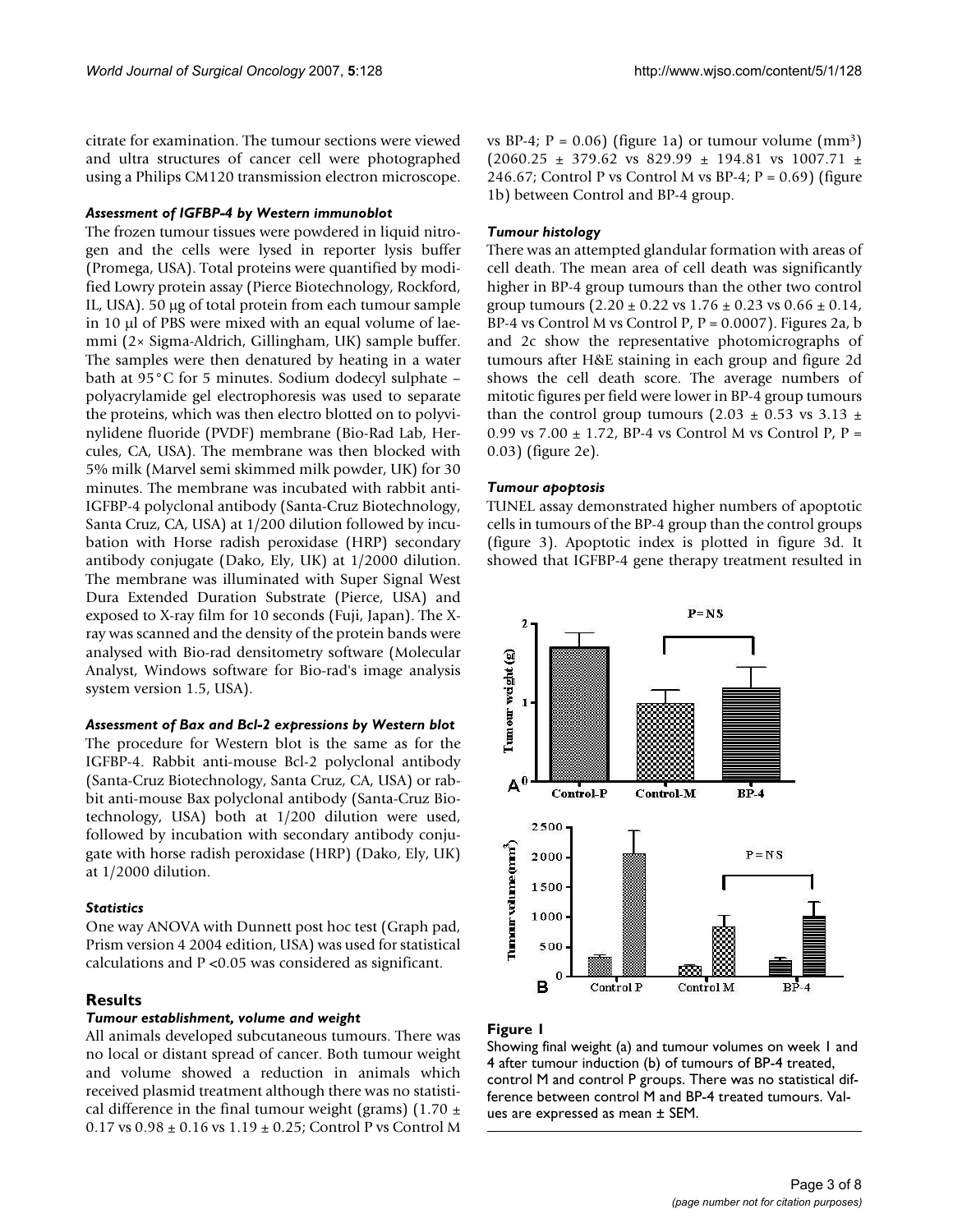

Photomicrographs (×200) showing H&E staining of tumours of (a) BP-4 (b) control M (c) control P groups. Increased areas of necrosis (arrow) and decreased cellular density are present in BP-4 treated tumours when compared to control groups. (d) Showing cell death score of tumours. The animals received a single administration of either saline or gene construct with and without BP-4 along with colorectal cancer cells. Results are shown as mean ± SEM of 6 animals in each group. (e) Showing average numbers of mitotic figures per section per field of tumours. Values are expressed as mean ± SEM of 6 animals in each group. (*key: P – animals without plasmid therapy, M – animals which received control plasmid, BP-4 – animals which received IGFBP-4 gene.)*

higher concentration of apoptotic cells in tumours when compared to control group tumours (apoptotic cells/100 total cells)  $(11.47 \pm 1.51 \text{ vs } 3.59 \pm 0.17 \text{ vs } 4.47 \pm 0.55 \text{ , BP-}$ 4 vs Control M vs Control P,  $P = 0.0002$ ). Transmission electron microscopy (figure 4a–e) also demonstrated higher numbers of cells undergoing apoptosis in tumours of BP-4 group while less numbers of such cells were noted in tumours of control groups.

#### *IGFBP-4 protein expression*

Western blot and densitometry analysis (figure 5) showed a decreased expression of IGFBP-4 by tumours of both BP-4 and control M groups and an increased expression by Control P group  $(0.63 \pm 0.03 \text{ vs } 0.75 \pm 0.09 \text{ vs } 1.04 \pm 0.06)$ BP-4 vs control M vs Control P,  $P = 0.002$ .

#### *Expression of Bax and Bcl-2 Proteins*

The Bax protein was over-expressed in tumours after IGFBP-4 gene therapy when compared with control groups  $(3.37 \pm 1.15 \text{ vs } 4.11 \pm 1.30 \text{ vs } 6.31 \pm 1.16$ ; Control P vs Control M vs BP-4;  $P = 0.23$ ) (figure 6). The mean Bcl-2 expression was higher (2.27 ± 0.65 vs 1.01 ± 0.25 vs 6.06  $\pm$  1.77, Control P vs Control M vs BP-4, P < 0.01) in BP-4 treated tumours when compared with the control group (figure 7).

#### **Discussion**

In this study we assessed the preventive role of IGFBP-4 in colon cancer in the form of gene therapy *in vivo* and found that IGFBP-4 did not prevent the establishment of cancer in HT-29 colon cancer model but it increased the cell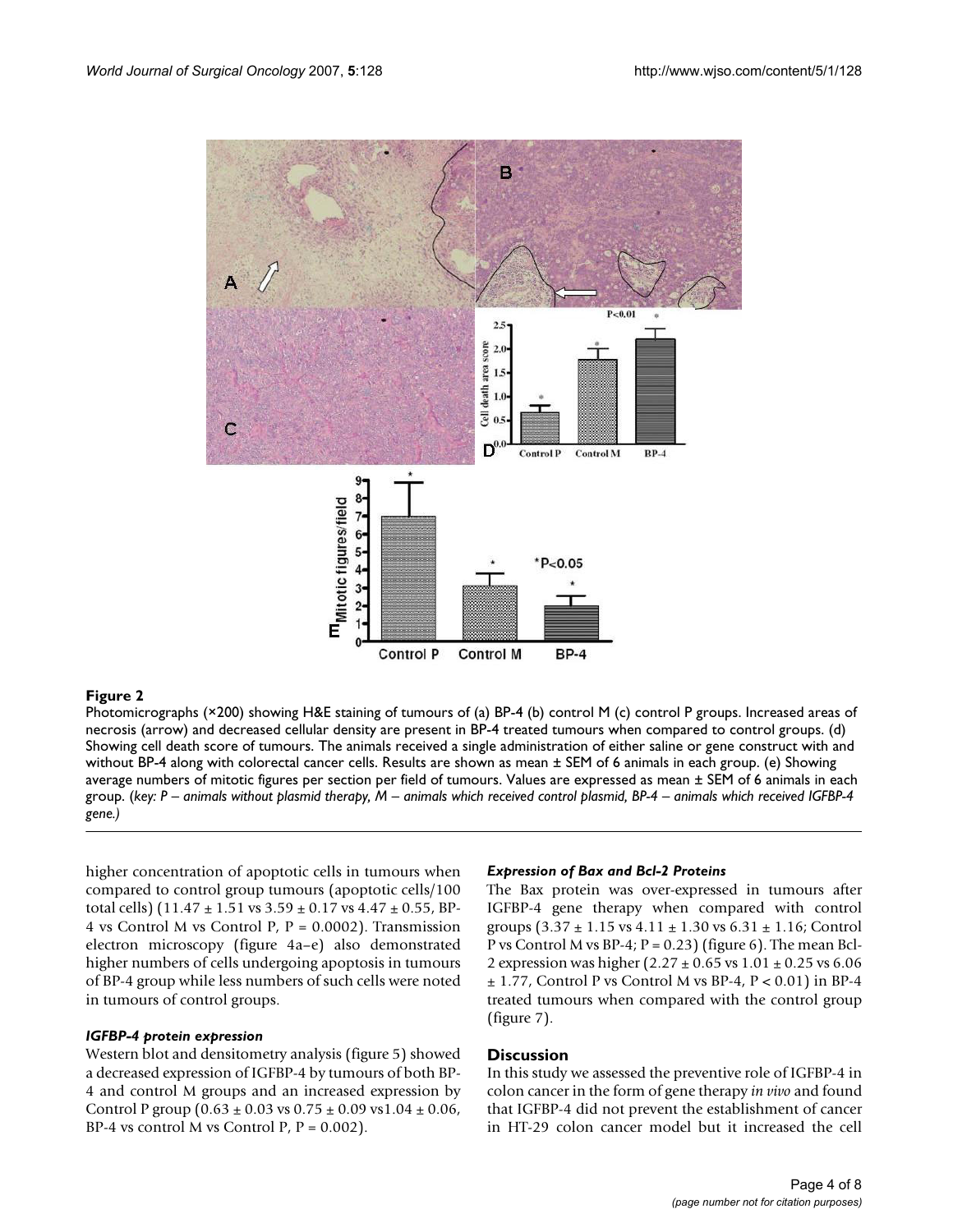

### Representative photomicrographs showing TUNEL assay of tumour P groups **Figure 3** s (× 200) from (a) BP-4 group (b) control M and (c) control

Representative photomicrographs showing TUNEL assay of tumours (× 200) from (a) BP-4 group (b) control M and (c) control P groups. Apoptotic cells were detected by red immunofluorescence. BP-4 treated tumours show increased numbers of apoptotic cells (arrow) compared with the other two groups (d) Comparison of apoptotic indices among the tumours of BP-4, control M and control P groups. BP-4 group tumours had higher apoptotic index than control groups. Values are shown as mean  $\pm$ SEM of 6 animals in each group.

death, apoptosis and decreased tumour proliferation. This increase in apoptosis was associated with an increase in Bax protein expression.

Apoptosis is a mechanism of single cells death in which mitochondria play an important role. During apoptosis, cells shrink in their size and there is condensation of chromatin resulting in the formation of apoptotic bodies [9]. It is characterised by extensive DNA fragmentation [10] with no accompanying inflammation. In contrast to this, necrosis results in cellular swelling and there is inflammatory response.

In our experiment, histopathological examination of tumour tissue showed increased areas of cell death and fewer mitotic figures in BP-4 group tumours when compared to control group tumours. TUNEL assay and electron microscopy both confirmed these dead cells as apoptotic cells. Apoptotic index was significantly higher in tumours of BP-4 group when compared with controls. Apoptosis is influenced by various intracellular proteins and enzymes. IGFs, cause cellular proliferation and by their anti apoptotic action [11], prolong cell survival. IGFs act on IGF-IR which in turn alters various intra cellular proteins and enzymes. Apoptosis is influenced by the actions of various intracellular pro-apoptotic and antiapoptotic proteins. The pro-apoptotic proteins belong to Bax subfamily and anti-apoptotic proteins belong to Bcl-2 subfamily. IGF-I acts at different control points of apoptosis, including the Bcl-2 family proteins, inhibitors of caspases and signalling of death-inducing receptors [12]. Bax protein plays an important role in cellular apoptosis [13]. It can form a transmembrane pore across the outer mitochondrial membrane, leading to loss of membrane potential and efflux of cytochrome c and apoptosis inducing factor. IGF-I not only down regulate the Bax expression [14] but also prevent its translocation to mitochondria [15], inhibits the activation of caspase 3 [16,17] and release of cytochrome c from the mitochondria [16]. Bcl-2 inhibits the release of cytochrome c from the mitochondria and thereby it may influence apoptosis.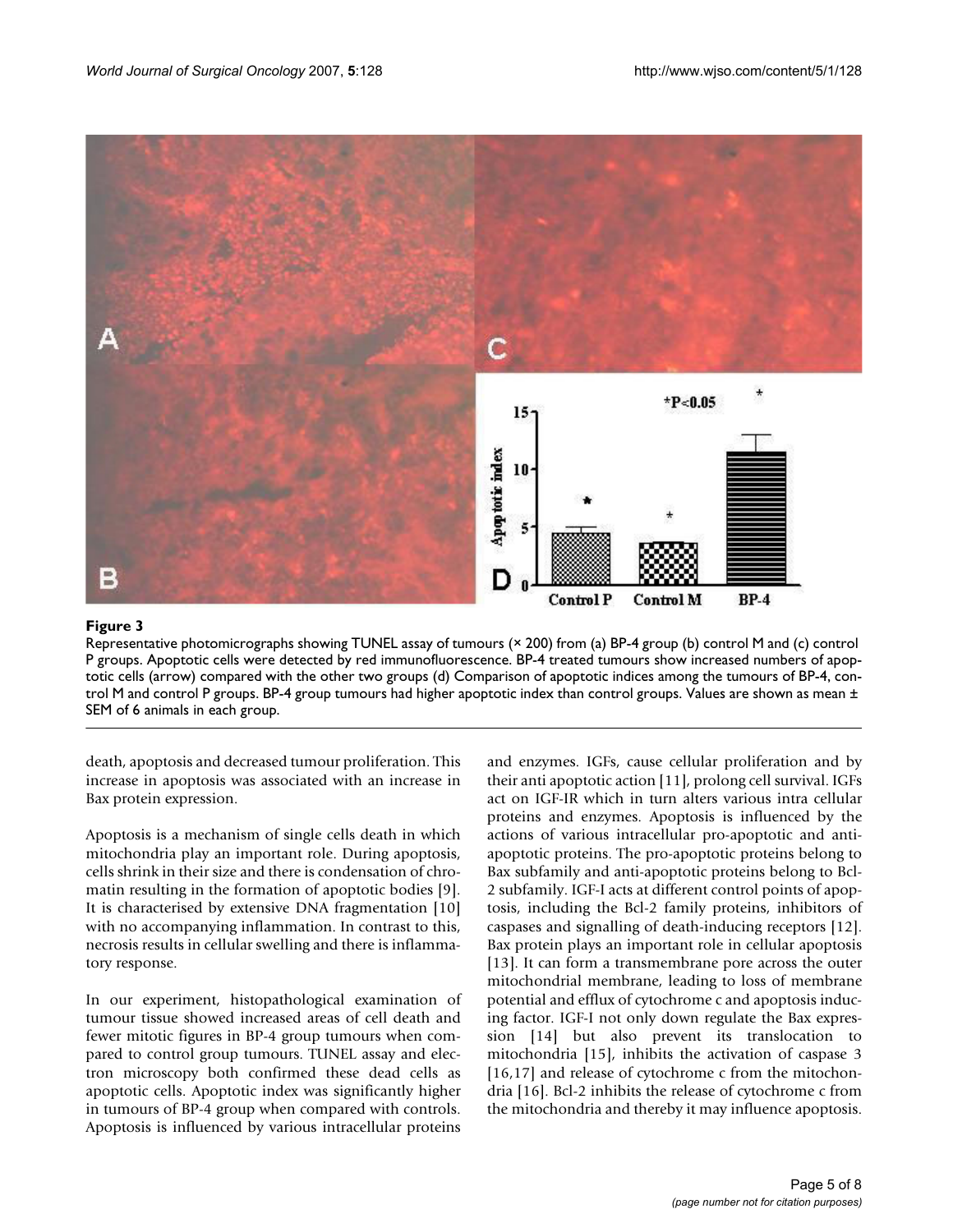

**(a)** Electron microscopic image of tumours of BP-4 group at a magnification of × 710. Obviously there are numerous apoptotic cells with condensed nucleus (arrow) **(b)**Transmission electron microscopic imaging showing apoptotic cells which are seen as apoptotic bodies (arrow) with a shrunken nucleus and a condensed cytoplasm in BP-4 treated tumours (×11500)**(c)**Transmission electron microscopic imaging (×11500) showing apoptotic cells with dense masses of chromatin against nuclear membrane in BP-4 group tumours **(d)** Electron microscopy of control P group tumours showing necrotic cells (**e)** Transmission electron microscopic image of control M treated tumours (× 710) showing no apoptotic cells.

In our previous study [5,18], we assessed the effect of local IGFBP-4 gene therapy on a previously established subcutaneous cancer model and found that the IGFBP-4 and IGF-1R were overexpressed by the tumours. There was an associated increase in Bax and a decrease in Bcl-2 proteins after the gene therapy. TUNEL assay demonstrated an increase in apoptotic index by the tumours after IGFBP-4 gene therapy. However, the tumours did not regress after gene therapy.

In our current study, tumour volume and weight were similar in both BP-4 and Control M groups. However the microscopic parameters were different. This may mean that macroscopic parameters are not reliable indicators of response to IGFBP-4 gene therapy. This tumour model is not a survival model. Therefore the long-term outcome of the gene therapy and effect on animal survival is not known. As per Home Office guidelines the animals were sacrificed by Schedule 1 method even before they become moribund and the tumour attains 2 cm. The expression of IGFBP-4 was higher in tumours of control P group than other two groups. It indicates that the IGFBP-4 might have been used up or prior establishment of tumour could be a pre requisite for IGFBP-4 expression. Another possible explanation is tumour cells when deprived of IGF-I for a long time may be unable to produce IGFBP-4. Both Bcl-2 and Bax expressions were increased in BP-4 group tumours. IGF-1R expression could not be detected. The reason for Bcl-2 up regulation after IGFBP-4 gene therapy is unclear. Perhaps Bcl-2 may have some inverse relation with IGFBP-4.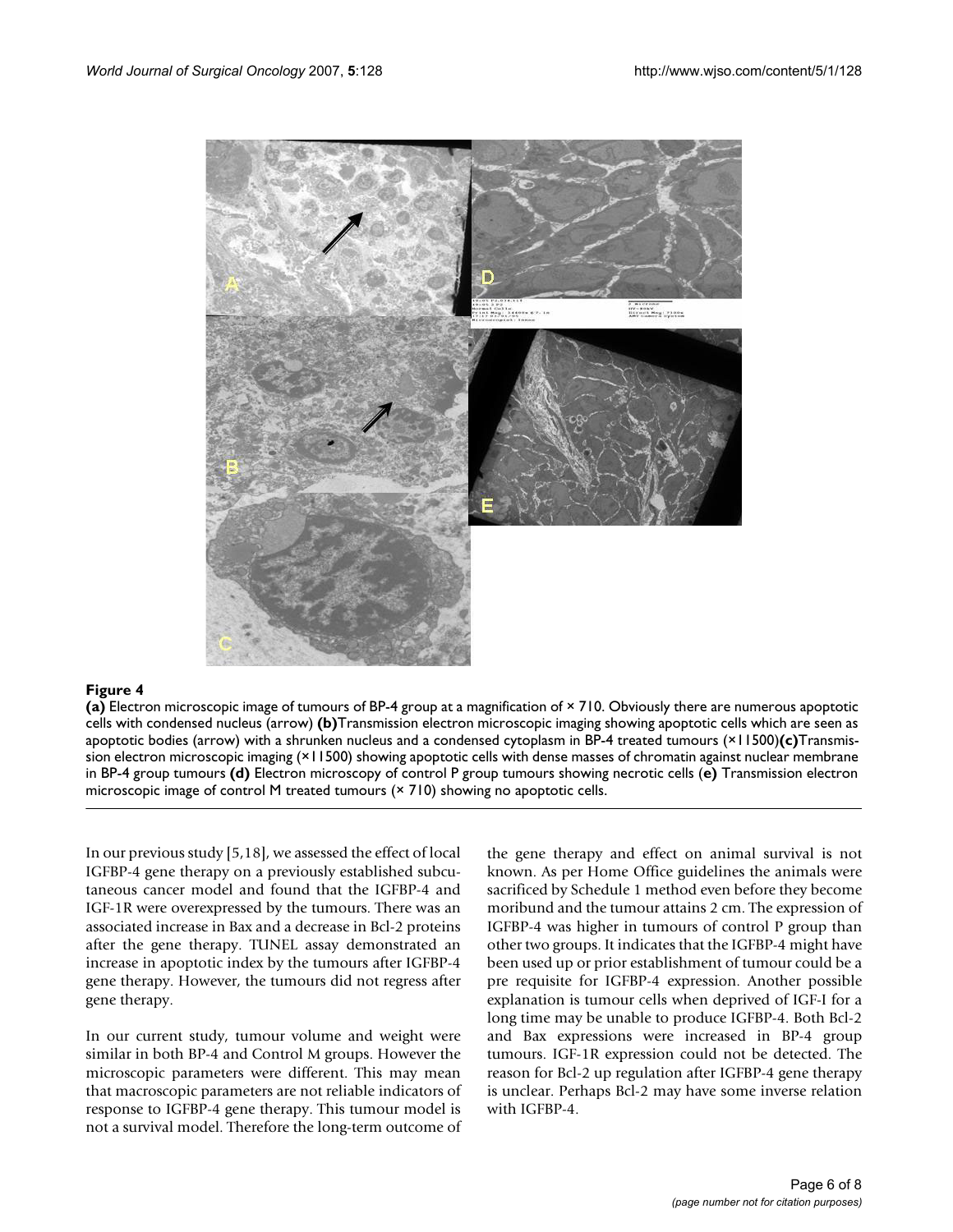Western blot for IGFBP-4



#### Figure 5

Western blot for IGFBP-4 expression (a) and densitometry analysis (b) of subcutaneous tumours showing higher expression of IGFBP-4 by Control M than the other two groups (P  $<$  0.05). Values are expressed as mean  $\pm$  SEM of 6 animals in each group. *(Key: control P – tumours without any plasmid treatment, control M – tumours receiving control plasmid therapy, BP-4 – tumours receiving plasmid with BP-4 construct)*

This study showed that IGFBP-4 gene therapy did not prevent the establishment of colon cancer from HT-29 cells in nude mice but it resulted in an increase in apoptosis indicating IGFBP-4 may influence tumour growth or development but not cancer initiation. There was an asso-



#### Figure 6

Western blot (a) and densitometry analysis (b) for Bax protein by subcutaneous tumours. BP-4 group tumours showed higher expression of Bax protein compared to control groups P and M. Values are shown as mean ± SEM. (*NS = not significant)*



#### Figure 7

Western blot (a) and densitometry analysis (b) of Bcl-2 protein in tumours receiving gene constructs with (BP-4) or without IGFBP-4 cDNA (control C) or no gene constructs (control P). The result showed a higher expression of Bcl-2 by BP-4 group compared to Control P and M. Values are shown as mean  $\pm$  SEM of 6 animals in each group.

ciated increase in Bax protein suggesting that it may be the mechanism of apoptosis.

#### **Conclusion**

From our experiment, we conclude that IGFBP-4 gene therapy in the form localised gene transfer did not prevent colon cancer initiation and establishment but it increased in apoptosis and Bax protein expression and a decrease in tumour cellular mitosis. Further experiments are needed to find out whether the IGFBP-4 gene therapy can be combined with chemotherapeutic agents in preventing the establishment of colon cancer in situations such as familial adenomatous polyposis.

#### **Competing interests**

The author(s) declare that they have no competing interests.

#### **Authors' contributions**

**RD** Wrote this manuscript and is the first author

**SY** Guided RD in writing up the manuscript

**AS** Overall supervision of the experiment in terms of design and methodology

**MW** &**GG** – Senior authors who corrected the manuscript and helped in revision of the contents and data analysis

#### **Acknowledgements**

The authors thank Late Dr Wenxuan Yang for his involvement in this project and Mr Innis Cladworthy, Department of Electron Microscopy, Royal Free Hospital for his help in transmission electron microscopy.